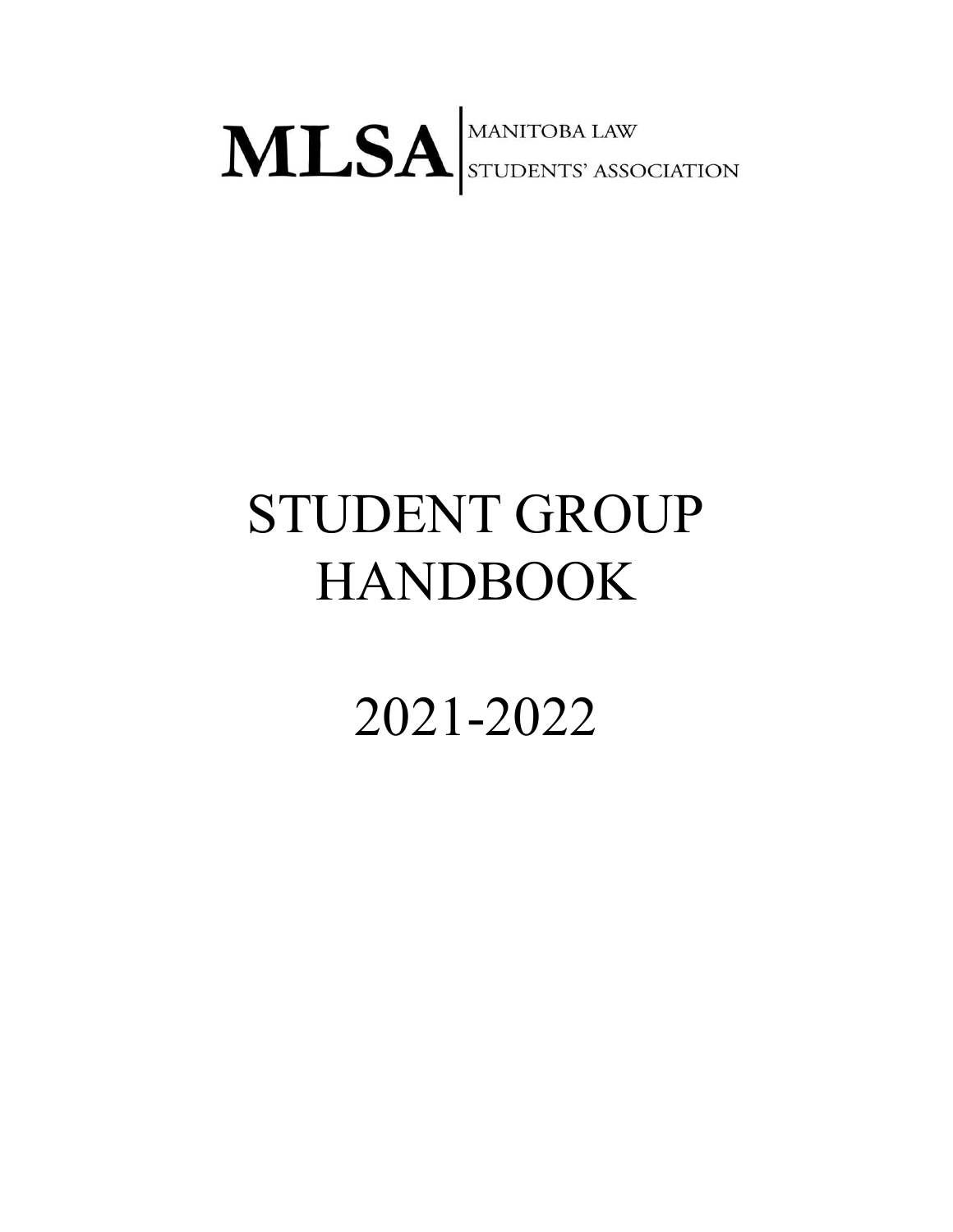

# **Important Information**

**<http://www.robsonmlsa.ca>**

# **MLSA Student Groups Contacts**

Kelsey Thain, Vice-President Internal –  $r$ h.mlsa.vpinternal@gmail.com

Frost Jiwa, Communications - [rh.mlsa.communications@gmail.com](mailto:%20rh.mlsa.communications@gmail.com)

Narayan McRae, Vice-President Finance – [rh.mlsa.vpfinance@gmail.com](mailto:rh.mlsa.vpfinance@gmail.com)

# **Robson Hall Contacts**

General Office (204) 474-6130 [lawinfo@umanitoba.ca](mailto:lawinfo@umanitoba.ca)

Christine Mazur: Communications (204) 480-1452 [Christine.Mazur@umanitoba.ca](mailto:Christine.Mazur@umanitoba.ca)

Lisa Griffin: Assistant, Career Development (204) 480-1087 [Lisa.Griffin@umanitoba.ca](mailto:Lisa.Griffin@umanitoba.ca)

Trina McFadyen: Director of Professional Development [Trina.McFadyen@umanitoba.ca](mailto:Trina.McFadyen@umanitoba.ca)

# **UMSU Contacts**

For more information about UMSU student groups, please contact the Vice-President Student Life, Savannah Szocs, at ypsl@umsu.ca or (204) 474-6521.

UMSU Office:  $(204)$  474-6822 or umsu $@$ umsu.ca UMSU Room Bookings: (204) 474-6822 U of M Special Functions Department: (204) 474-8336 or conference catering@umanitoba.ca Degrees Restaurant: (204) 474-7370 Digital Copy Centre: (204) 474-6533 or [umsucc@ms.umanitoba.ca](mailto:umsucc@ms.umanitoba.ca)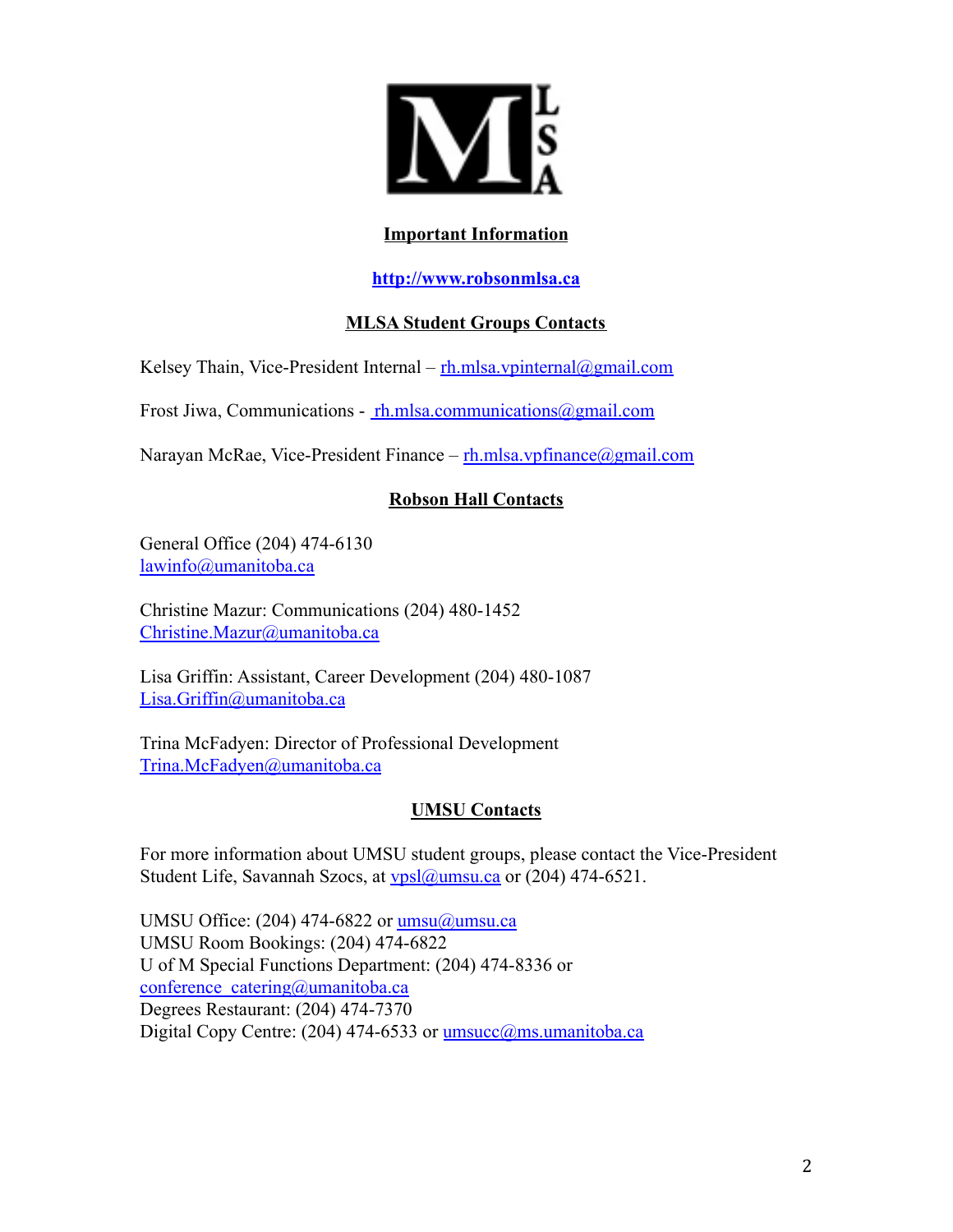# **Important Dates and Times**

Groups Ratification Packages Due – **Monday September 20th**

September MLSA Meeting (when groups are ratified) – **Tuesday September 28th**

Group Funding Orientation Meeting (Mandatory) – **Monday October 4th**

Groups Funding Application Due – **Friday October 15th**

October MLSA meeting (when funding is voted on) – **Tuesday October 26th**

End of Year Reports Due – **Friday March 18<sup>h</sup>**

If you have any questions or comments please contact: Kelsey Thain, Vice-President Internal, at [rh.mlsa.vpinternal@gmail.com](mailto:rh.mlsa.vpinternal@gmail.com)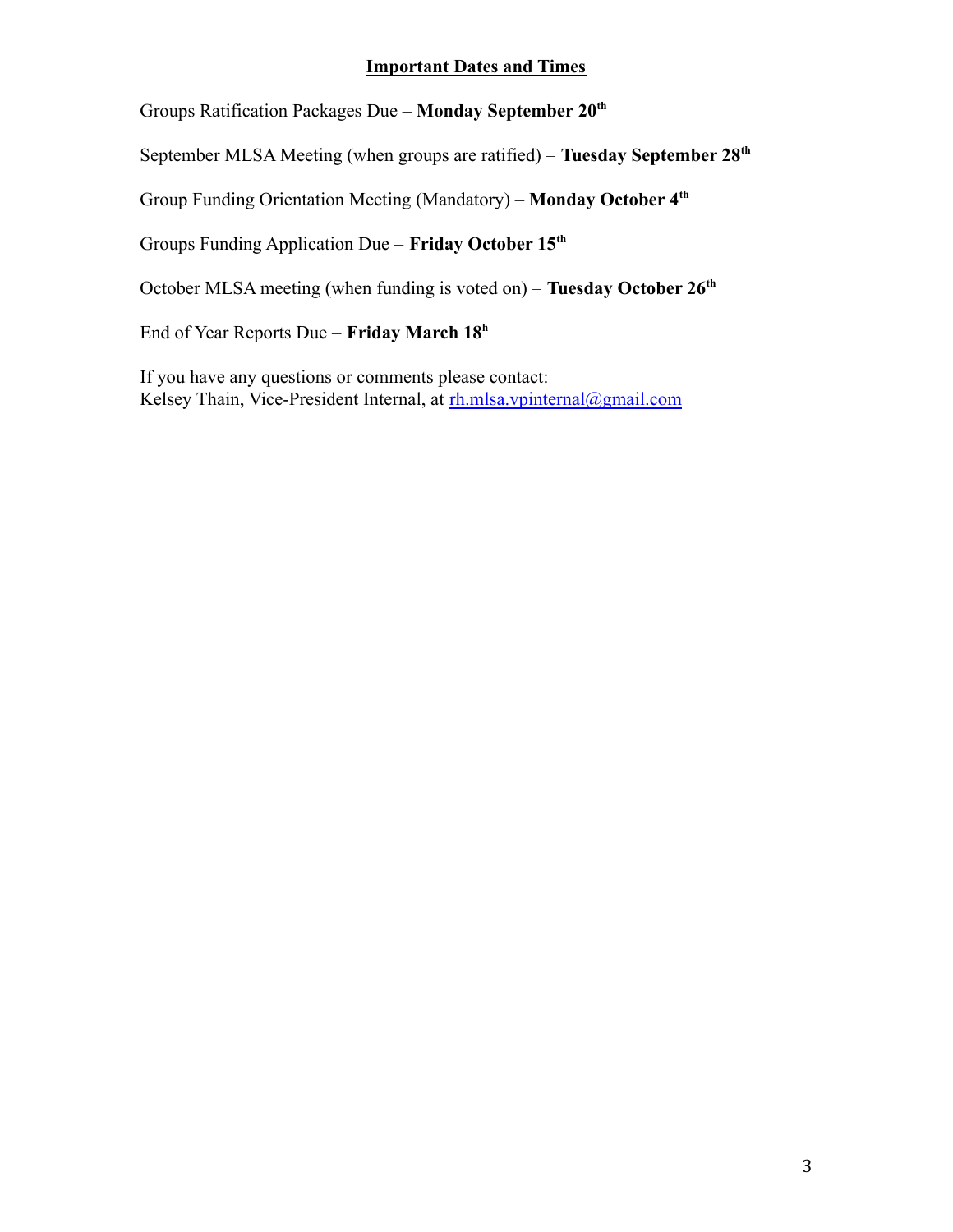# **MLSA Student Groups**

MLSA Student Groups provide a vital medium for students to network, learn and raise awareness with other students, faculty, businesses and the community.

Groups also offer students the opportunity to engage in co-curricular activities, which facilitate the development of essential life skills such as interpersonal communication, conflict resolution and time management. Regardless of your level of involvement, student groups help you to feel more connected to the campus community.

#### **How to Start a Student Group:**

#### **1) Ratification**

Step #1 - Build interest within the university community. Interact with students, faculty, and the general community to generate a need/interest for a student group.

Step #2 – Familiarize your group with the MLSA Group and Committee Regulations available at [www.robsonmlsa.ca](http://www.robsonmlsa.ca). These Regulations outline how groups are formed, funding tiers and the mandate all groups should follow.

Step #3 - Establish an Executive Council (Chair/President, Treasurer, etc.)

Step #4 - Draft a Constitution. A Constitution sets out the goals and objectives of your student group. Ensure your group and its mandate is compatible with the MLSA Group and Committee Regulations, available at [www.robsonmlsa.ca](http://www.robsonmlsa.ca). A sample is attached to the MLSA Groups Ratification Package and is available at on our website.

Step #5 - Apply for MLSA Ratification by completing the MLSA Groups Ratification Package, available at [www.robsonmlsa.ca,](http://www.robsonmlsa.ca) and submitting it to the MLSA Group Governance Committee.

Step#6 - UMSU Affiliation (not required) See "UMSU Affiliation" later in this Handbook.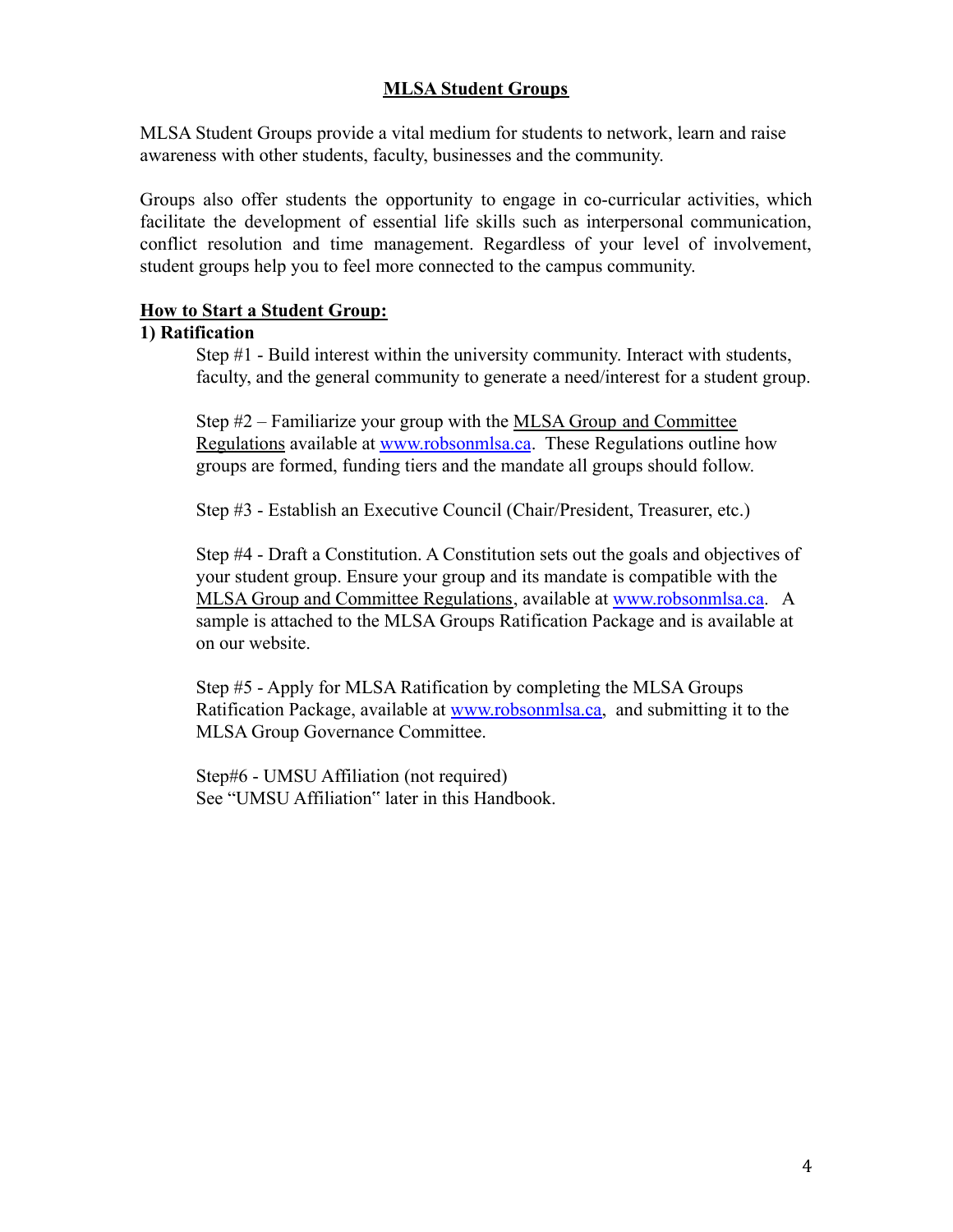# **MLSA Group Activities - General Information**

# **Group Funding:**

Please see the MLSA Group and Committee Regulations.

Groups Funding Orientation Meeting

According to Article 8 of the Regulations, The Chair of the Group Governance Committee shall call and set a date for a Group Funding Orientation Meeting at least two (2) weeks in advance of the M.L.S.A. October Meeting.

The Groups Funding Orientation Meeting must cover the following topics:

- General and year end administrative responsibilities of groups
- The financial responsibilities of groups
- A description of the group Funding Tiers
- The reimbursement scheme and reimbursement appeals procedures
- The Additional Group Funding request procedures

# **Student Group Meetings:**

Robson Hall Student Groups are not required to hold regular meetings. However, meetings with members and your executive council are a great way to generate ideas, organize upcoming events, and get to know students who share the same interests as you. Please see the next section for information on how to book space at RH.

Some Groups require a membership fee (usually \$5-10) but funding can also be obtained through the MLSA Group Funding Process (see the Groups Funding Regulations).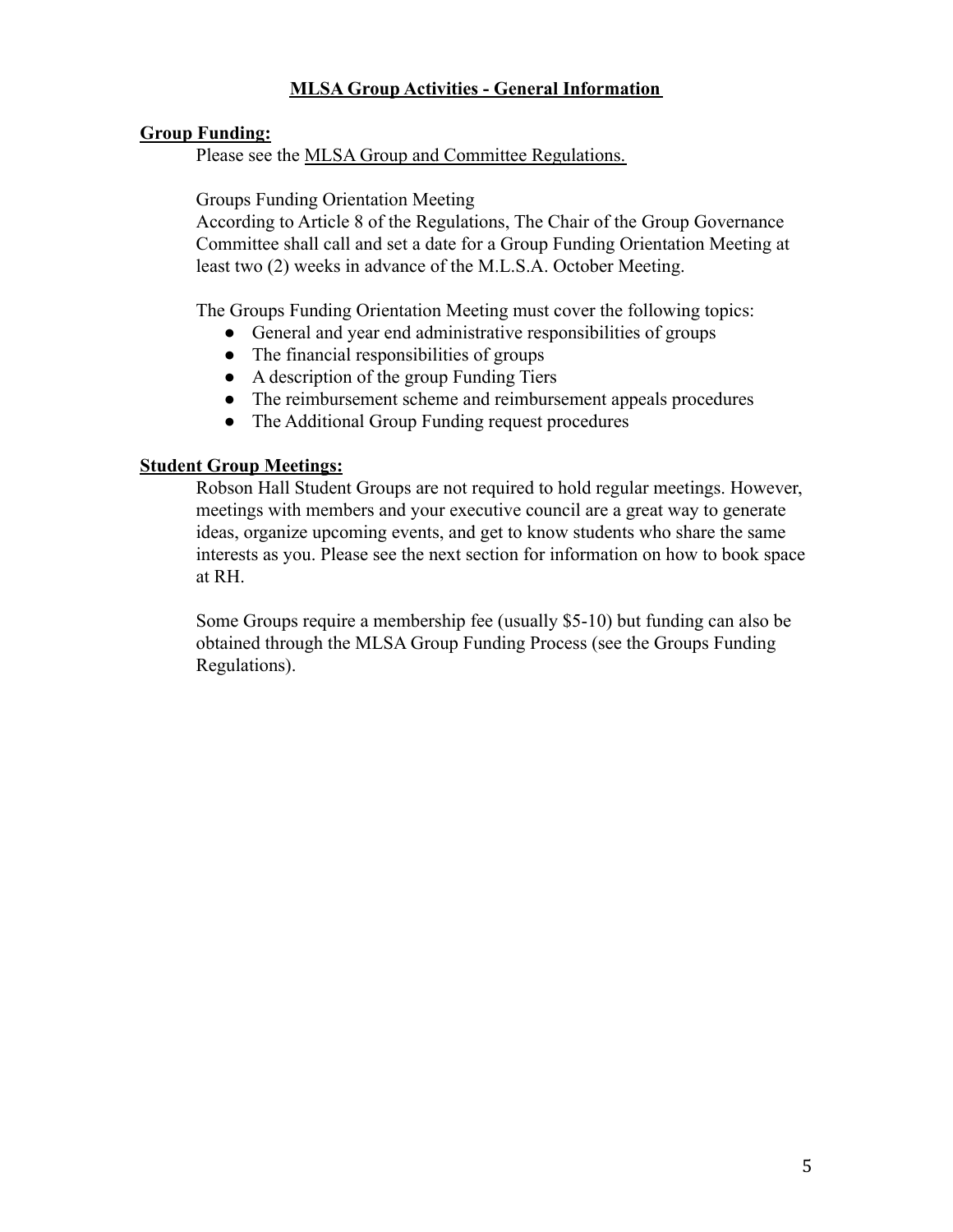# **MLSA Group Activities - Booking Space and Event Descriptions**

#### **Note: If you do not use the MLSA calendar, you run the risk of being disqualified for MLSA funding.**

**Step #1** – Refer to the MLSA online calendar **and** contact the MLSA Communications Committee to see if your proposed date is available or conflicts with other events.

**Step #2** – Reference the general Robson Hall calendar for any potential conflicts with your event. If you notice there is an event that may involve similar attendees as yours and they occur on or around the same time, consider choosing alternative times to maximize attendance. Please contact the other student group to see if it is possible to move one of the meetings.

Robson Hall General calendar: <https://law.robsonhall.com/events/> (maintained by Christine Mazur)

#### **Career Development Workshops and Information Sessions**

The Career Development Office hosts a variety of workshops and information sessions throughout the year from 12-1pm. Some of the topics the information sessions and workshops covered in the past included: resume and cover letter writing, clerkships, CPLED/PREP, and articling with a variety of government agencies.

Upcoming Information Sessions and workshops will be listed on the Faculty of Law Events calendar: <https://law.robsonhall.com/events/>

# **Tuesday and Thursday Room Booking Exceptions**

The Faculty plans Tuesday and Thursday afternoon lectures and workshops to enhance the student experience, all students are encouraged to attend. Permission to book an event on a Tuesday or Thursday afternoon is required. It is possible that occasionally these time slots might become available as lectures and workshops might not occur, please check with the front office.

# **The Distinguished Visitors Lecture Series Thursdays**

The Distinguished Visitors Lecture Series is generally held on Thursdays from 12-2pm in the Moot Court. These speakers can be among the greatest highlights of your time in law school so be sure not to miss one. Past guests have included members of the judiciary, including Chief Justices of the Supreme Court, leaders of political parties, visionary academics, accomplished business executives, local community champions, and trailblazing alumni, available at [http://law.robsonhall.ca/the-distinguished-visitors-lecture-series.](http://law.robsonhall.ca/the-distinguished-visitors-lecture-series)

**\*PLEASE DO NOT BOOK EVENTS ON THE SAME DAYS AS THE DISTINGUISHED VISITORS LECTURE SERIES. This has been problematic in the past and we want to encourage students to attend these lectures as a priority over other events.**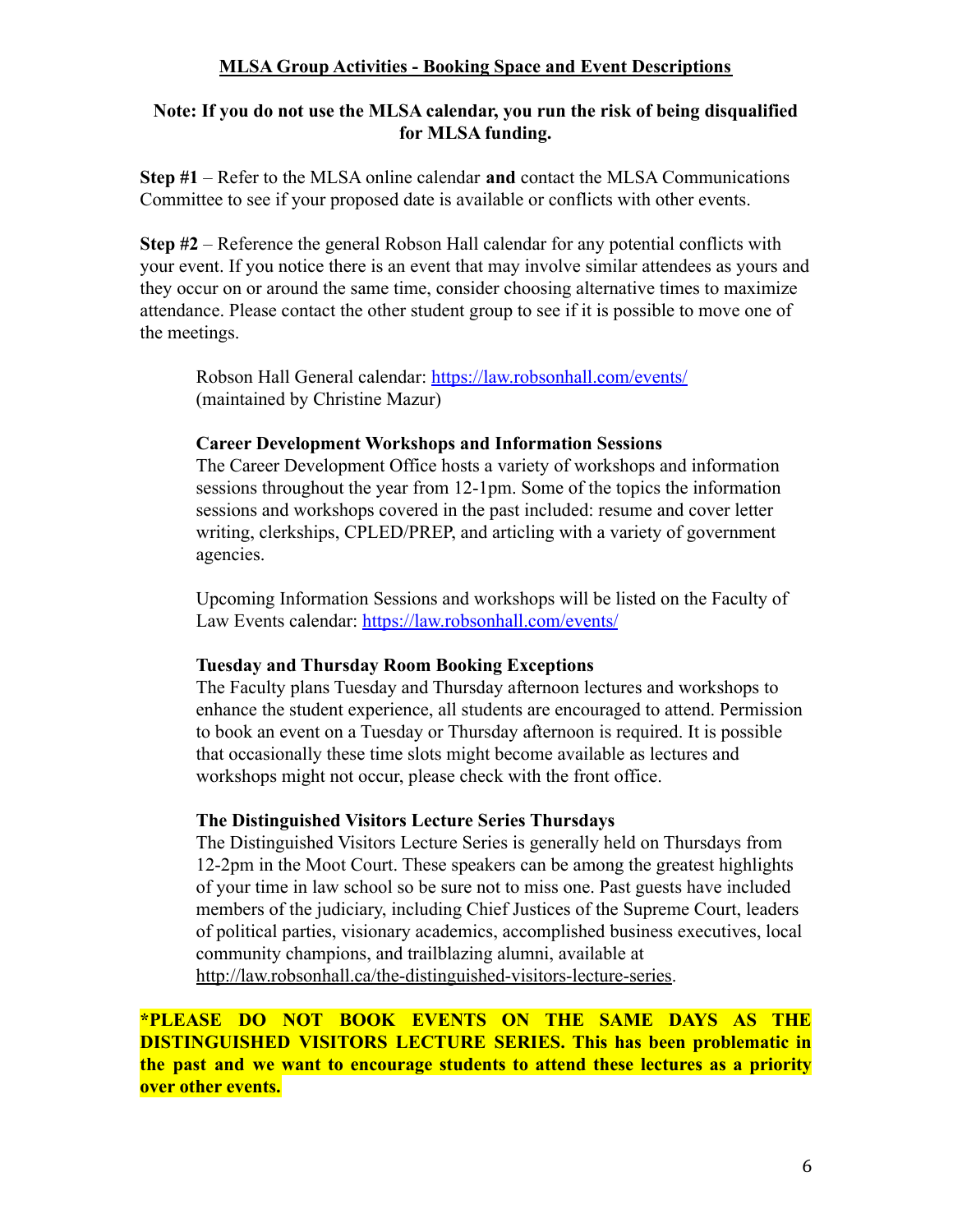Please note: if you wish to book an event, you are required to fill out the Room Booking

Form: <https://law.robsonhall.com/student-resources/room-booking-form/> and must receive confirmation of approval from Debra Illsley and/or Jessica Tapatai prior to advertising that event.

**Step #4** – Once your event is confirmed, write up a description of your event to be posted on the MLSA website and email Devan Reid from the Communications Committee at  $rh.mlsa. communications@gmail.com$ . This should be as detailed as possible, including contact information, how to register, where to buy tickets, etc. Frost will then post the event to the Student Group Calendar.

**Step #5** – When your event booking is finalized, contact staff from the General Office, or Christine Mazur, to post it to the official Robson Hall calendar.

**Step #6** – If you are an UMSU affiliated group, have your event added to the UMSU online events calendar by emailing the event details to  $vpsl@umsu.ca.$ 

**Step #7** – If you would like to request to use the MLSA's Zoom account for your event, so that you can hold it for longer than 40 minutes, please contact Narayan McRae at  $rh.mlsa.vpfinance@gmail.com$  at least two weeks prior to the event. This account may only be used by one user at a time and will be reserved on a first-come, first-serve basis. Any official MLSA business will take priority over student groups using this account. Before requesting, please check this page to see the dates where it is already booked:

[https://docs.google.com/spreadsheets/d/131Dzt2hh2q24Gd2IYrdfcC83cJUXnkYJciXWe](https://docs.google.com/spreadsheets/d/131Dzt2hh2q24Gd2IYrdfcC83cJUXnkYJciXWeTNPQ38/edit#gid=0) [TNPQ38/edit#gid=0](https://docs.google.com/spreadsheets/d/131Dzt2hh2q24Gd2IYrdfcC83cJUXnkYJciXWeTNPQ38/edit#gid=0)

*Fall Semester 2021 and COVID-19*: Please note as per University of Manitoba guidelines, we are unable to attend classes and events at Robson Hall in the Fall 2021 semester. Please follow the same above steps for **online events.**

If you have any questions or comments, please contact Frost Jiwa, Communications Chair at [rh.mlsa.communications@gmail.com](mailto:%20rh.mlsa.communications@gmail.com).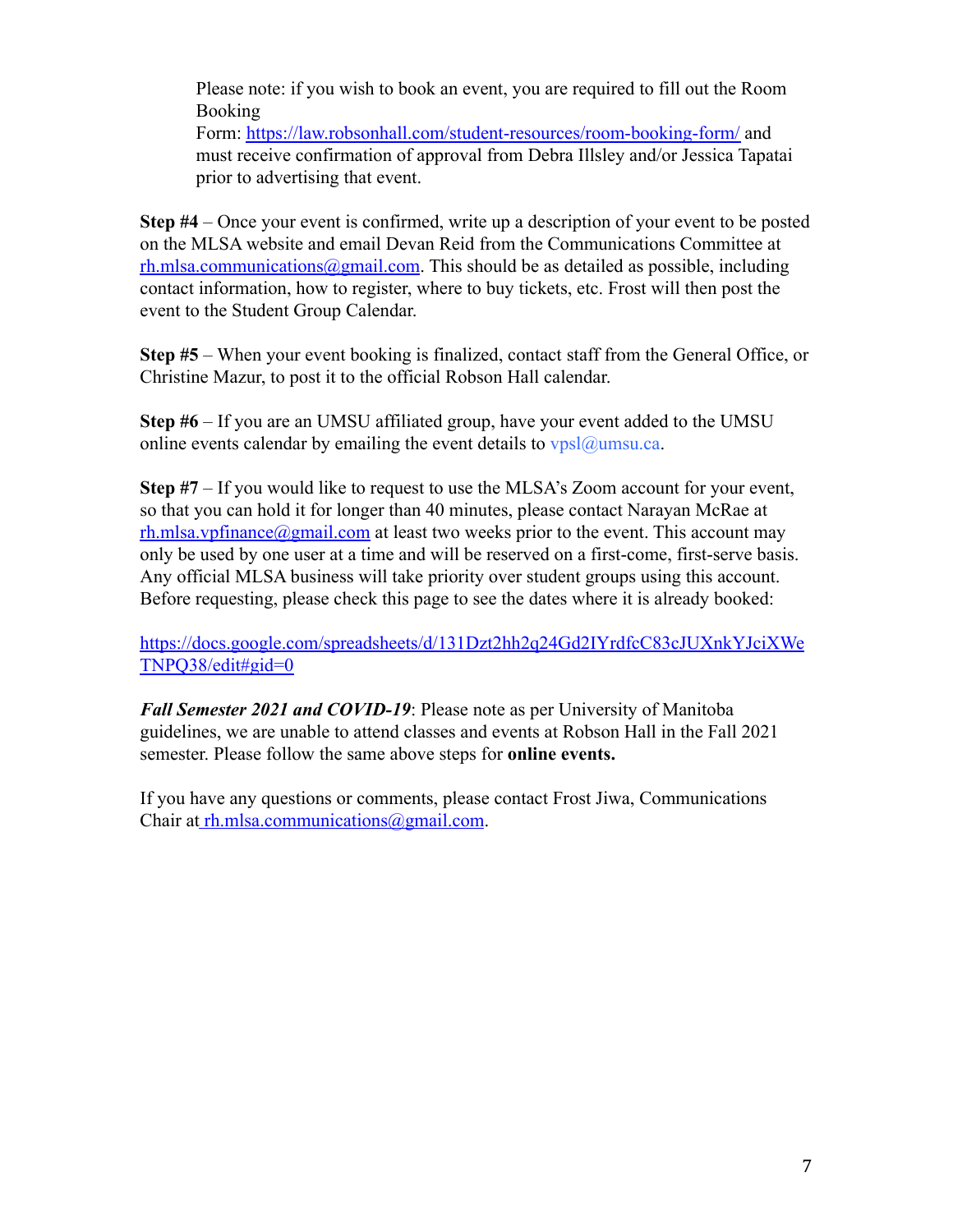# **MLSA Student Group Events**

The Student Groups and Committees at Robson Hall host a variety of different events over the course of the school year. Events include Lunch Speakers, Evening Seminars, Fundraising events, Wine and Cheese Receptions, etc.

# **Food**

ARAMARK is the organization on campus that is the sole contractor for food services. Large events on campus are generally catered by them. Please see [http://umanitoba.ca/campus/special\\_functions/catrng\\_svcs/index.html](http://umanitoba.ca/campus/special_functions/catrng_svcs/index.html)

Alternatively, Degree's Diner, an UMSU Business, offers a variety of catering options for Student Groups from Fair Trade Coffee, Small Meeting Luncheon trays to Wine & Cheese Parties. For more information contact the Degree's Restaurant Manager at (204) 474-6347 or email: ddmanager@umsu.ca

UMSAFE Certification is required for all individuals serving alcoholic beverages at events on Campus as well as MLCC Alcohol Permits for the designated space on Campus (in RH - the Common Room).

See <http://umanitoba.ca/campus/security/safety/alcohol.html> for more information on UMSAFE Certification.

Note: UMSU Affiliated Groups can receive additional funding for food provided at student group events, receive discounts on catering services, and have access to free Pepsi Products.

# **Promotion of Events**

There are many different ways to promote Student Group events at Robson Hall. You may promote your events on the MLSA website by sending the appropriate information to Devan Reid at [rh.mlsa.communications@gmail.com](mailto:%20rh.mlsa.communications@gmail.com) You may also post your advertisements on the MLSA Facebook page.

**\*Note that you are limited to one post about the event on the Facebook page, and one reminder post. Any subsequent posts will not be approved.**

**This policy and similar related policies may be altered on an ad-hoc basis, and are ultimately at the discretion of the Communications Committee Chair, its members (official and ex-officio) and MLSA Executive member(s) responsible. Should a situation arise that calls for minor divergence from the above one post and one reminder post mentioned, discretion lies with those individuals named.**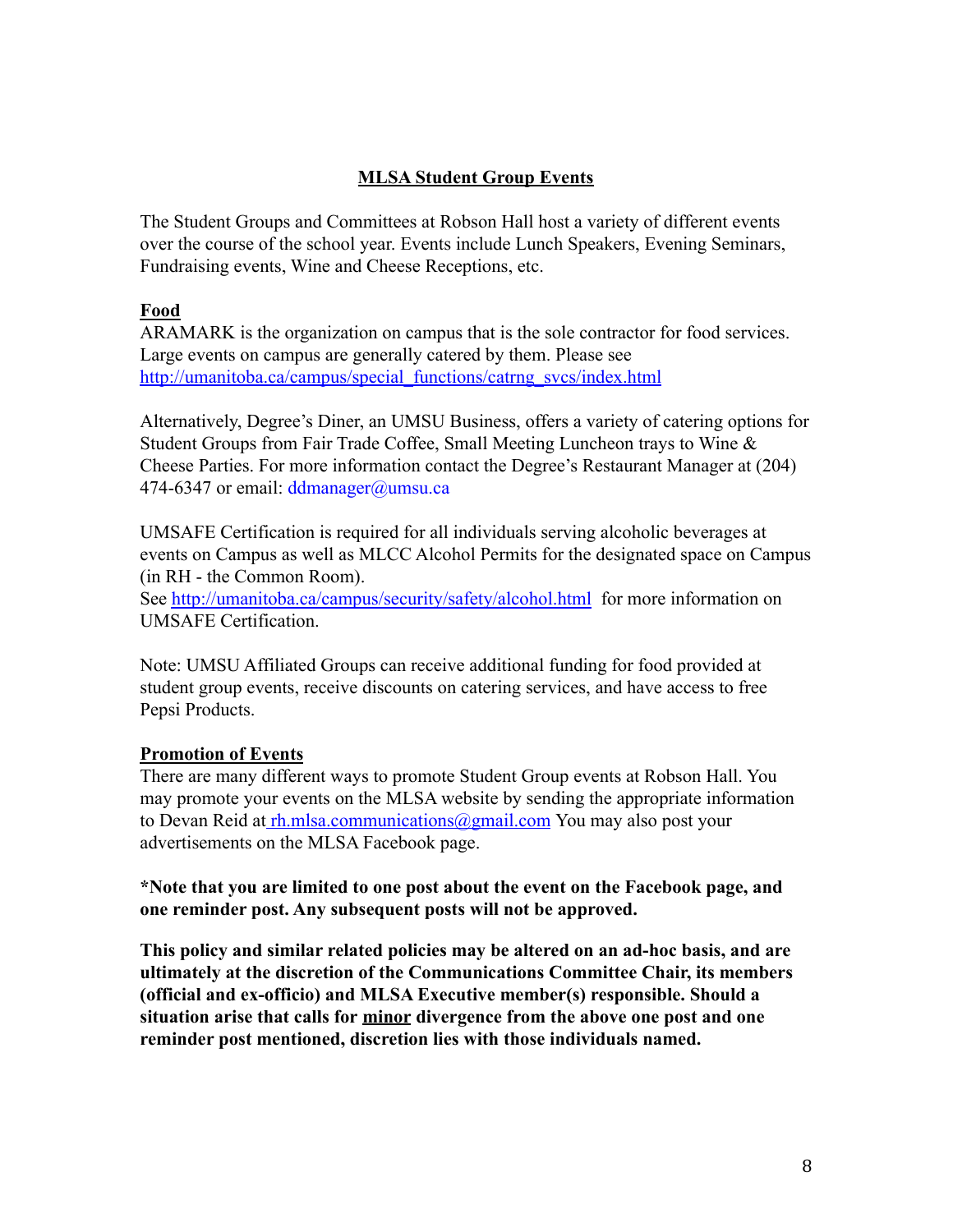Robson Hall's Communications Office has many services to help student groups this year. You may contact Christine Mazur at [Christine.Mazur@umanitoba.ca](mailto:Christine.Mazur@umanitoba.ca).

Subject to approval from the Dean's Office, the Communications Office can help promote law student events as follows:

- Promotion of law student-organized events via
	- o Hall Screens
	- o Mass email-out to law lists
	- o Inclusion in weekly Robson Hall E-newsletter
	- o Posting on Robson Hall Events Calendar
	- o Share, post and re-tweet info on social media
- Loan video cameras/tripods to video record events
- Take photos of Robson Hall-based events during office hours
- Provide you with small Robson Hall logo-ized promotional items to give guest speakers as gifts
- Loan Robson Hall roll-it-up banners for speaker events

# STUDENT NEWS REPORTING

The Communications Office also wants to promote student achievements and want to hear about what exciting things students are doing. If students are in the news, they would like to share it, and if a group is doing an activity to help the community at large, we'd like to report about it on the UM Today News Network.

Any student groups embarking on special community service projects are invited to approach us to do interviews or stories.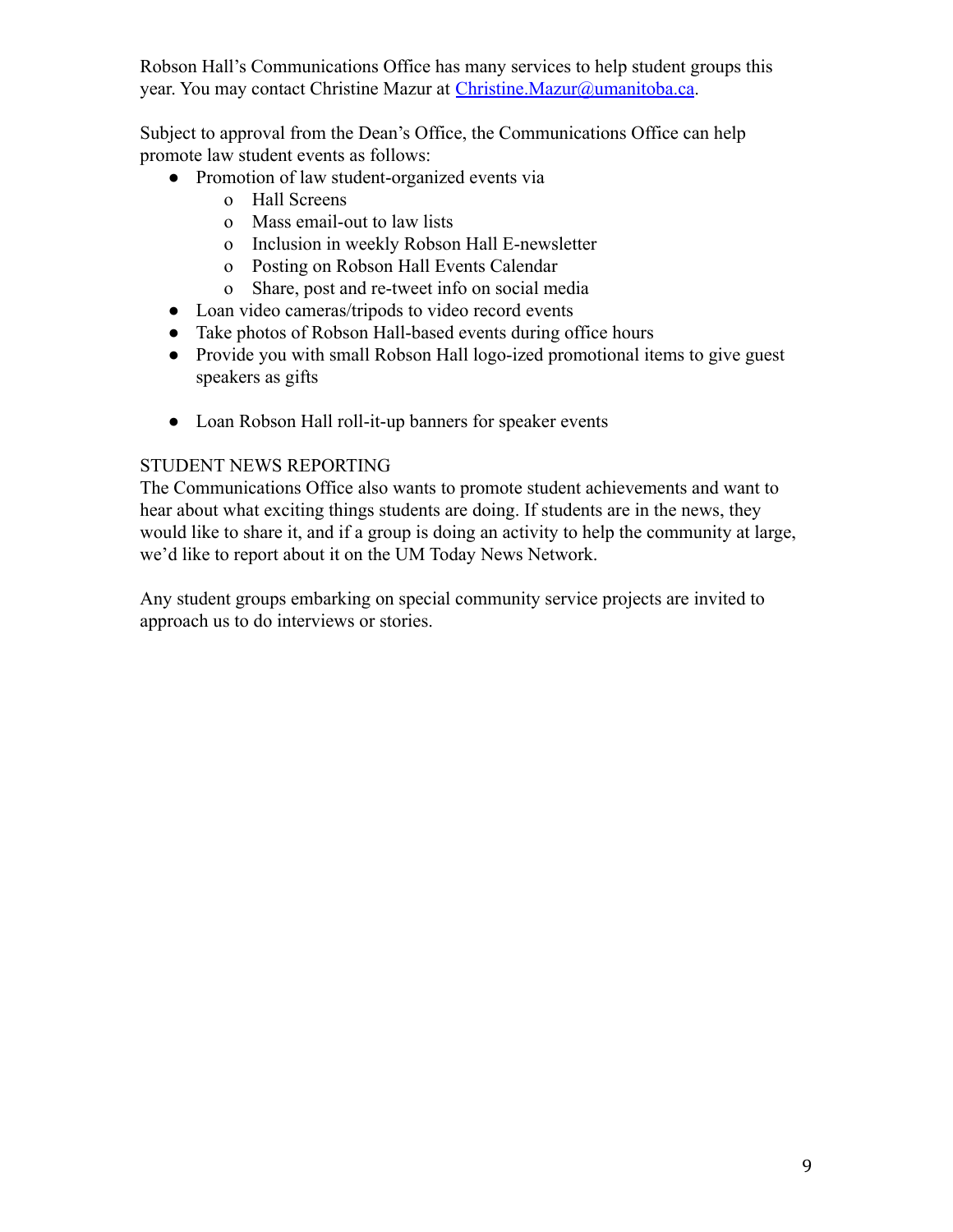

# **UMSU Affiliation**

The MLSA does not require that their Students Groups affiliate with the University of Manitoba Student Union. However, there are some great benefits to UMSU affiliation like:

- a) Student Group Resource Centre
- b) Promotional Assistance
- c) Funding
- d) Borrowing Equipment
- e) Food and Alcohol
- f) Student Group Space

Please note: UMSU affiliation will result in more obligations for your student group (Annual Registration, Attendance at monthly meetings, etc.)

For more information, please contact the Vice-President Student Life, Savannah Szocs, at  $vpsl@$ umsu.ca or (204) 474-6521.

# **Benefits of UMSU Affiliation:**

# **A) Student Group Resource Centre (SGRC)**

- A common work and resource place for student groups is UMSU's Student Group Resource Centre, located in Room 180 of Helen Glass Centre.
- The space is available for meetings and other events, and to use as a central organizing place with the use of computers and a printer.
- There is also hall space in front of the Gallery of Student Art (University Centre) and hall space in front of the UMSU office (University Centre) that is available.
- To find out how to book the space, contact the UMSU Office at 101 University Centre, (204) 474-6822 or  $\frac{\text{umsu}(\alpha) \text{umsu}(\alpha)}{\alpha}$ . Office hours are 8:30am to 4:30pm Monday through Friday.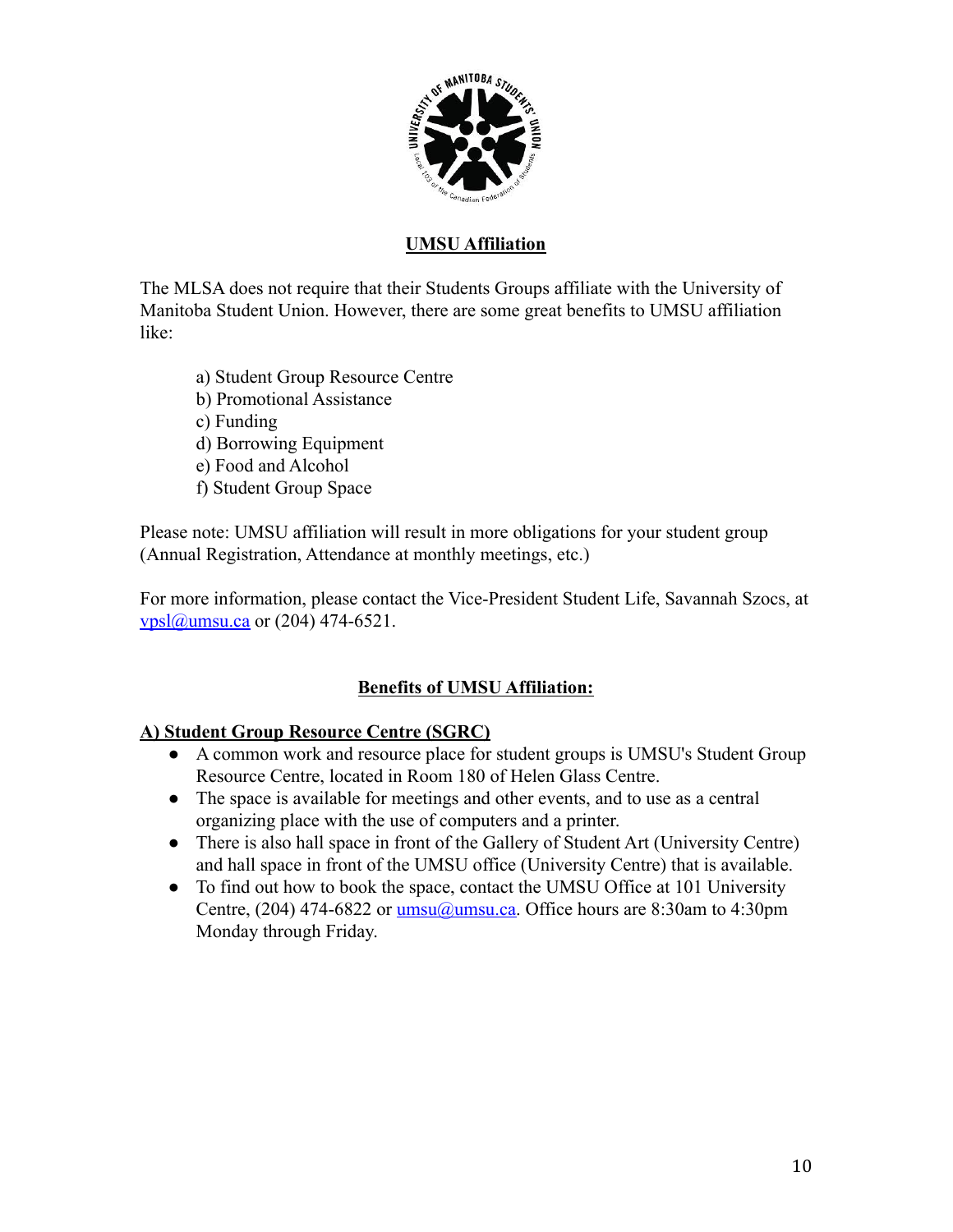# **B) Promotional Assistance**

# **UMSU's Poster Placement Program**

- UMSU has a poster distribution service for student groups. UMSU will take care of getting your poster up and around both the Fort Garry Campus and the Bannatyne Campus.
- To take advantage of this service, complete a Poster Placement details form available at the UMSU Office and provide UMSU with copies of your poster.
- Posters should be no larger than 18" x 24" and no more than **10 posters** will be approved per event.
- All posters **must** be approved, stamped and dated by a staff member in the Answers Information Booth and put up **only** on **bulletin boards** within University Centre.
- Note: See University Centre Regulations for Poster Approval ([http://umanitoba.ca/campus/special\\_functions/media/Poster\\_Policy.pdf](http://umanitoba.ca/campus/special_functions/media/Poster_Policy.pdf))

# **Tabling**

• To reserve a table through UMSU you can send an email to  $\frac{umsu(a)umsu.ca}{cuusu.ca}$ inquire

# **UMSU website**

- The UMSU website receives thousands of visitors each year and it is a great way to promote your event.
- To have your event added to the UMSU online events calendar simply email the event details to  $vpsl@$ umsu.ca

# **University Centre Banners**

- Banners are one the UMSU's most popular modes of communication, so make sure you book yours several months in advance.
- It's free for student groups to paint their own banners for which UMSU will provide all the necessary supplies.
- Simply email *[umsu@umsu.ca](mailto:umsu@umsu.ca)* your banner design and the design will be printed onto a transparency.
- Arrange a time through the UMSU Office to use the Banner Room (Room 183) Helen Glass). You can project the design on an overhead and paint over the image.
- Alternatively, student groups can pay the UMSU Banner Painter to paint the banner for them. Simply complete a Banner Order Form, available from the UMSU Office and indicate which option you prefer.

# **Button Maker**

- The button maker is available and free to use by UMSU recognized student groups.
- This is a great way to promote your events.
- Buttons come in bags of 100 for \$7.00.
- To order the button maker and buttons, please fill out the button maker request form and visit the Cashier's desk in the UMSU office.

# **UMSU Manitoban Page**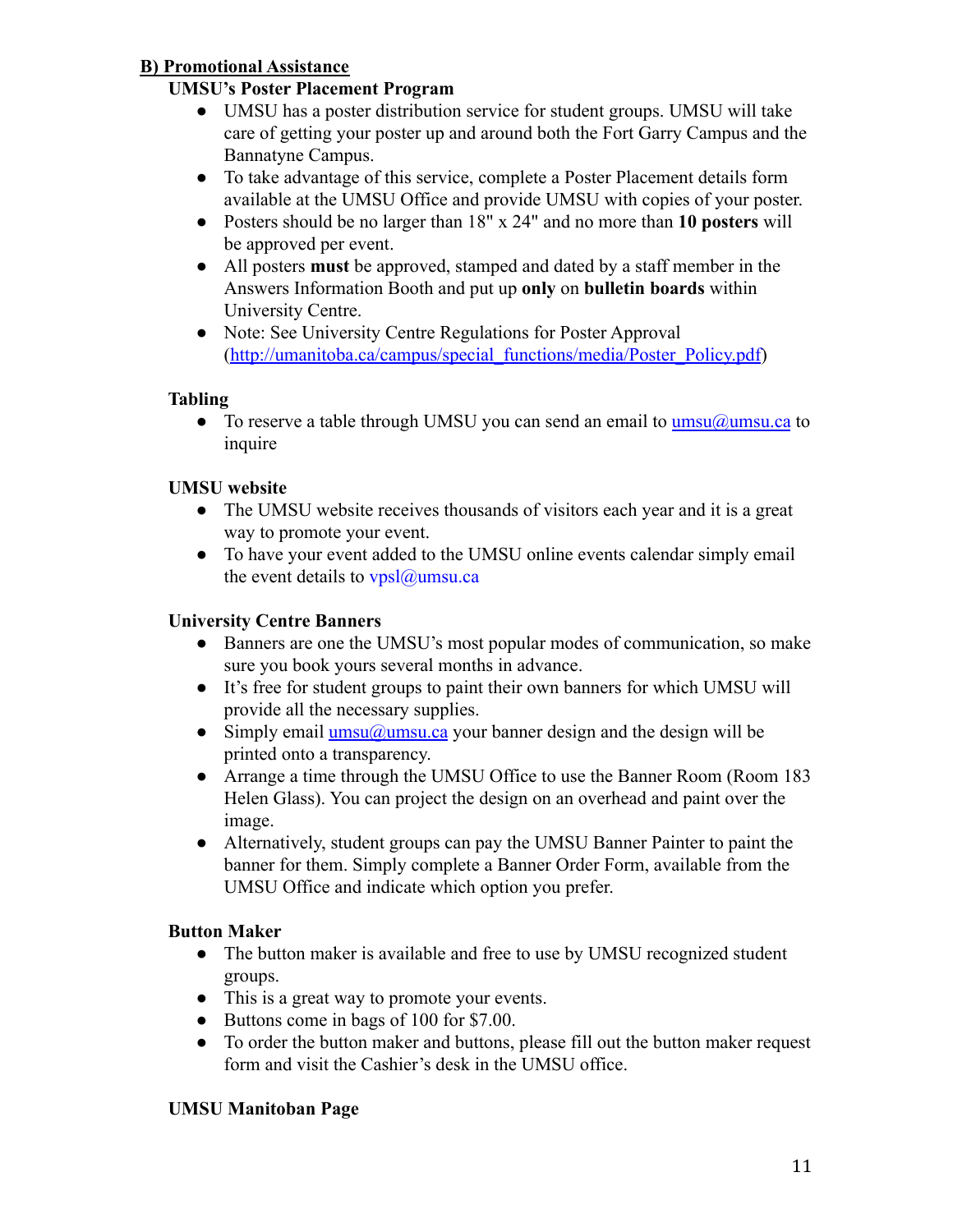- UMSU has an entire page in every issue of the Manitoban to inform students of upcoming events and campaigns.
- UMSU is happy to include student group events on the UMSU page providing there is adequate space available.
- Provide UMSU with the content you wish to have inserted at least two weeks in advance of the date of the publication.

# **Campus Media: The Manitoban**

- The Manitoban is the official student newspaper of the University of Manitoba, published every Wednesday during the regular university session.
- The Manitoban circulates 10,000 copies to over 100 locations across the University of Manitoba and Winnipeg area, including University of Winnipeg and Red River College.
- For information about the Manitoban's print and online advertising opportunities and rates you can visit their website at [www.themanitoban.com](http://www.themanitoban.com) or contact Diego Castro, Advertising Coordinator at  $\frac{ads(\omega)$ themanitoban.com.

# **C) Funding**

UMSU Student Groups can apply for financial assistance for their events. Just download and print the Student Group Funding Form (available at umsu.ca) and return it to the UMSU Office (101 University Centre). The SGPAC Committee will review applications approximately once a month. Please allow 4 weeks processing time. Please see

<http://www.umsu.ca/student-groups/student-group-resources> for more information.

# **D) Borrowing Equipment - UMSU Equipment Usage**

- An Equipment Request Form must be filled out by a designated Executive member of your Student group and submitted to the UMSU Office.
- Your student group will be informed by an UMSU staff member as to whether or not your request has been approved.
- Pending availability, the UMSU Front Desk will produce a rental contract that must be signed by a group member.
- Pick-up and returns of equipment must be during regular UMSU business hours.
- If this is not possible, please inform the front desk that you will contact University Centre Security at (204) 474-7182 to return the equipment to the UMSU office outside of regular UMSU business hours.
- For more information, refer to the UMSU Equipment Lending Program Guide available at the UMSU office front desk.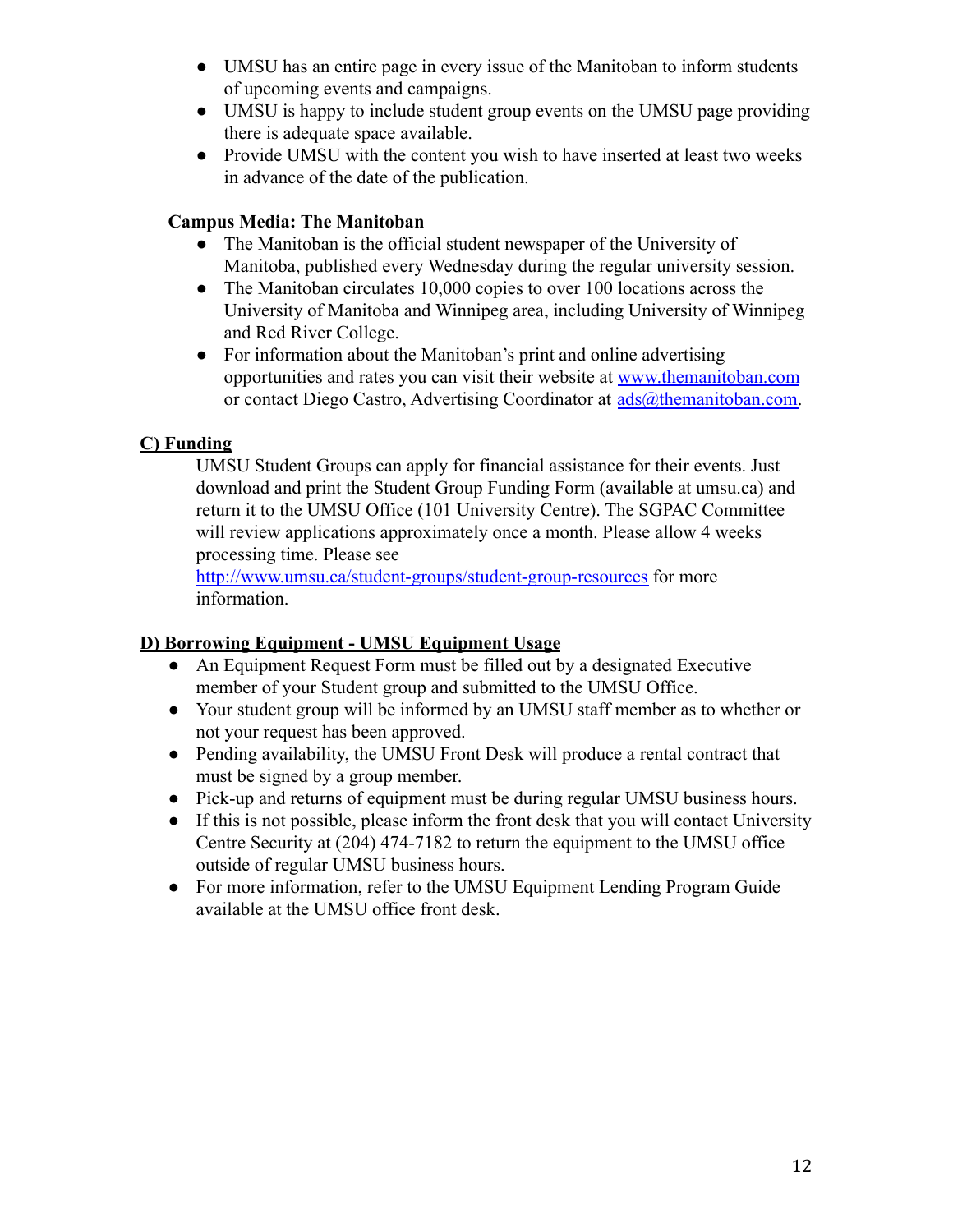# **E) Food and Alcohol**

# **Degree's Diner – 3rd Floor University Centre**

- Degree's Diner, an UMSU Business offers a variety of catering options for Student Groups from Fair Trade Coffee, Small Meeting Luncheon trays to Wine & Cheese Parties.
- For more information contact our Degree's Restaurant Manager at (204) 474-6347 or email:  $ddmanager@umsu.ca$

# **Coke Product Request**

• To request Coke products, you can fill out a form available at 101 University Centre.

# **University of Manitoba Student Alcohol Function Education (UMSAFE)**

- UMSAFE Certification is required for all individuals serving alcohol for events on campus.
- Requests are received by the Office Coordinator at Conference & Catering Services via email: conference catering@umanitoba.ca or by phone at (204) 474-8336.

# **F) Student Group Space**

# **Booking Rooms**

• More information is available at 101 University Centre at the UMSU front desk offices.

#### **Useful Information: University of Manitoba – Conference and Catering Services** [http://umanitoba.ca/campus/special\\_functions/student\\_svcs/index.html](http://umanitoba.ca/campus/special_functions/student_svcs/index.html)

- All requests for room bookings must be made no later than two business days prior to the date of your event.
- All meeting rooms on the fifth floor (523, 524 and 530) have a standard board room setup and set capacity that cannot be altered. Room 225 is empty by default but can be set up in a variety of ways to accommodate your needs (a \$25 fee applies for setting up tables and chairs).
- Room bookings cannot be made more than six weeks in advance of your event.
- No outside food or beverages are allowed to be brought in to your meeting/ event. University of Manitoba Conference and Catering Services would be pleased to assist you with your catering needs.
- The Officer or person in charge of the Group or Organization named on your student group's application agrees to adhere to and abide by The University of Manitoba's "Use of Facilities" Policy. The Policy can be found in its entirety at:

[https://umanitoba.ca/admin/governance/governing\\_documents/operations/412.](https://umanitoba.ca/admin/governance/governing_documents/operations/412.html) [html](https://umanitoba.ca/admin/governance/governing_documents/operations/412.html)